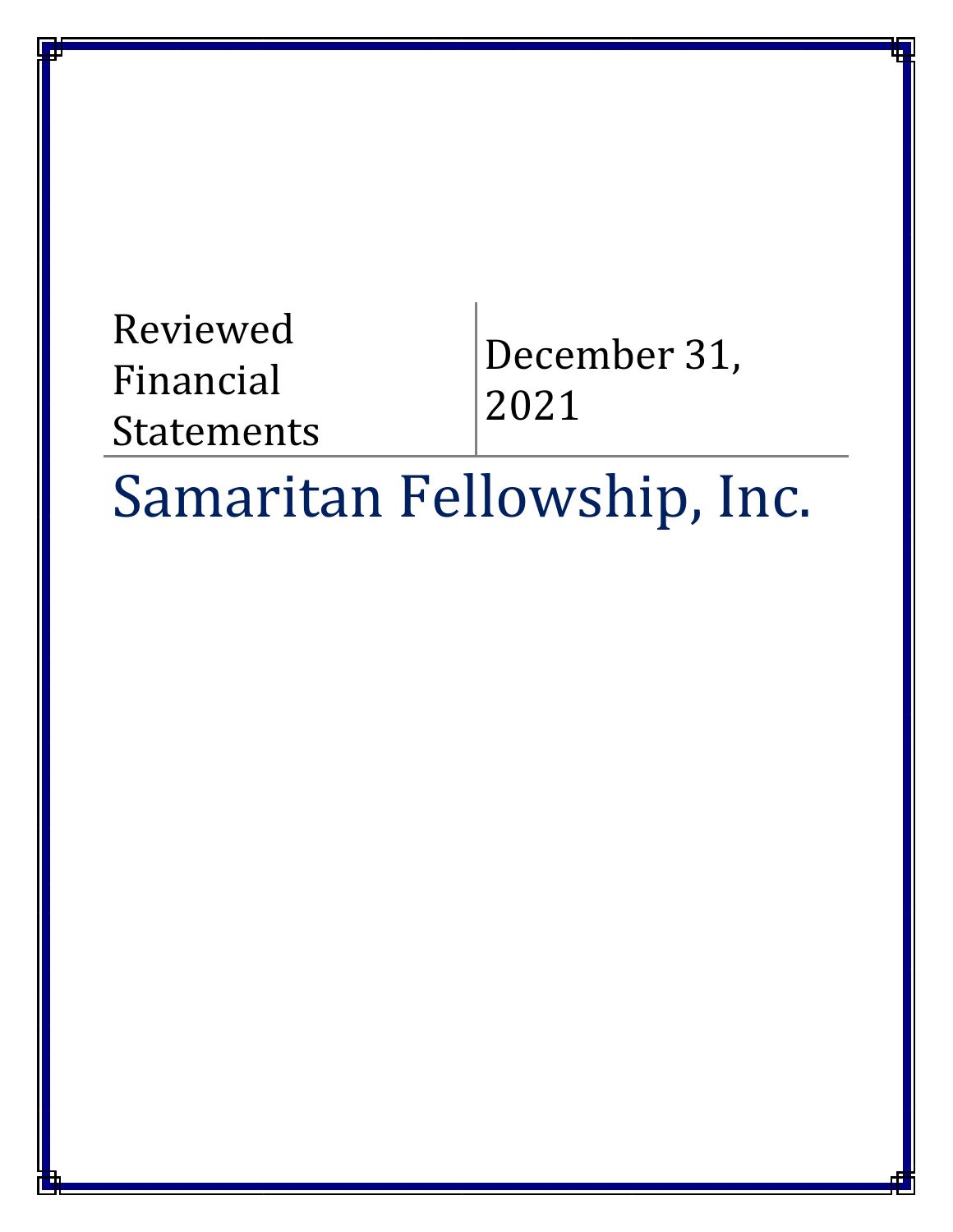# **CONTENTS**

|                                                                                                                                  | <b>PAGE</b> |
|----------------------------------------------------------------------------------------------------------------------------------|-------------|
| <b>INDEPENDENT ACCOUNTANT'S REVIEW REPORT</b>                                                                                    | $1 - 2$     |
| FINANCIAL STATEMENTS                                                                                                             |             |
| Statements of assets and net assets – Modified cash basis<br>Statements of support, revenue and gains, and expenses, and changes |             |
| in net assets - Modified cash basis                                                                                              | $4 - 5$     |
| NOTES TO FINANCIAL STATEMENTS                                                                                                    |             |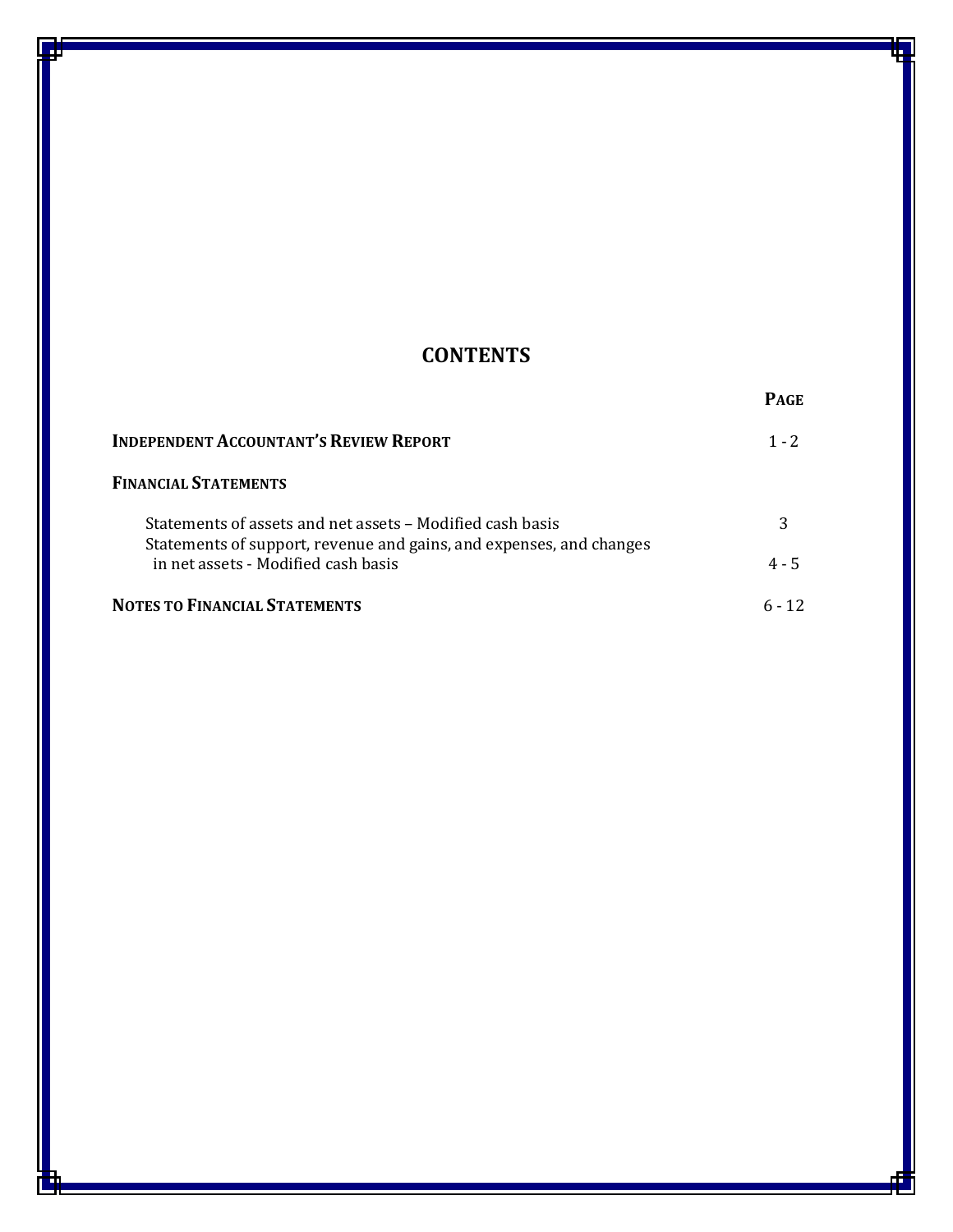

# **INDEPENDENT ACCOUNTANT'S REVIEW REPORT**

Board of Stewards Samaritan Fellowship, Inc. Carlisle, Pennsylvania

 We have reviewed the accompanying financial statements of Samaritan Fellowship, Inc. (a nonprofit organization) which comprise the statements of assets and net assets – modified cash basis as of December 31, 2021 and 2020 and the related statements of support, revenue and gains, and expenses, and changes in net assets - modified cash basis for the years then ended, and the related notes to the financial statements. A review includes primarily applying analytical procedures to management's financial data and making inquiries of management. A review is substantially less in scope than an audit, the objective of which is the expression of an opinion regarding the financial statements as a whole. Accordingly, we do not express such an opinion.

# *Management's Responsibility for the Financial Statements*

 Management is responsible for the preparation and fair presentation of these financial statements in accordance with the modified cash basis of accounting; this includes determining that the modified cash basis of accounting is an acceptable basis for the preparation of financial statements in the circumstances. Management is also responsible for the design, implementation, and maintenance of internal control relevant to the preparation and fair presentation of financial statements that are free from material misstatement whether due to fraud or error.

### *Accountant's Responsibility*

Our responsibility is to conduct the review engagements in accordance with Statements on Standards for Accounting and Review Services promulgated by the Accounting and Review Services Committee of the AICPA. Those standards require us to perform procedures to obtain limited assurance as a basis for reporting whether we are aware of any material modifications that should be made to the financial statements for them to be in accordance with the modified cash basis of accounting. We believe that the results of our procedures provide a reasonable basis for our conclusion.

We are required to be independent of Samaritan Fellowship, Inc. and to meet our other ethical responsibilities, in accordance with the relevant ethical requirements related to your reviews.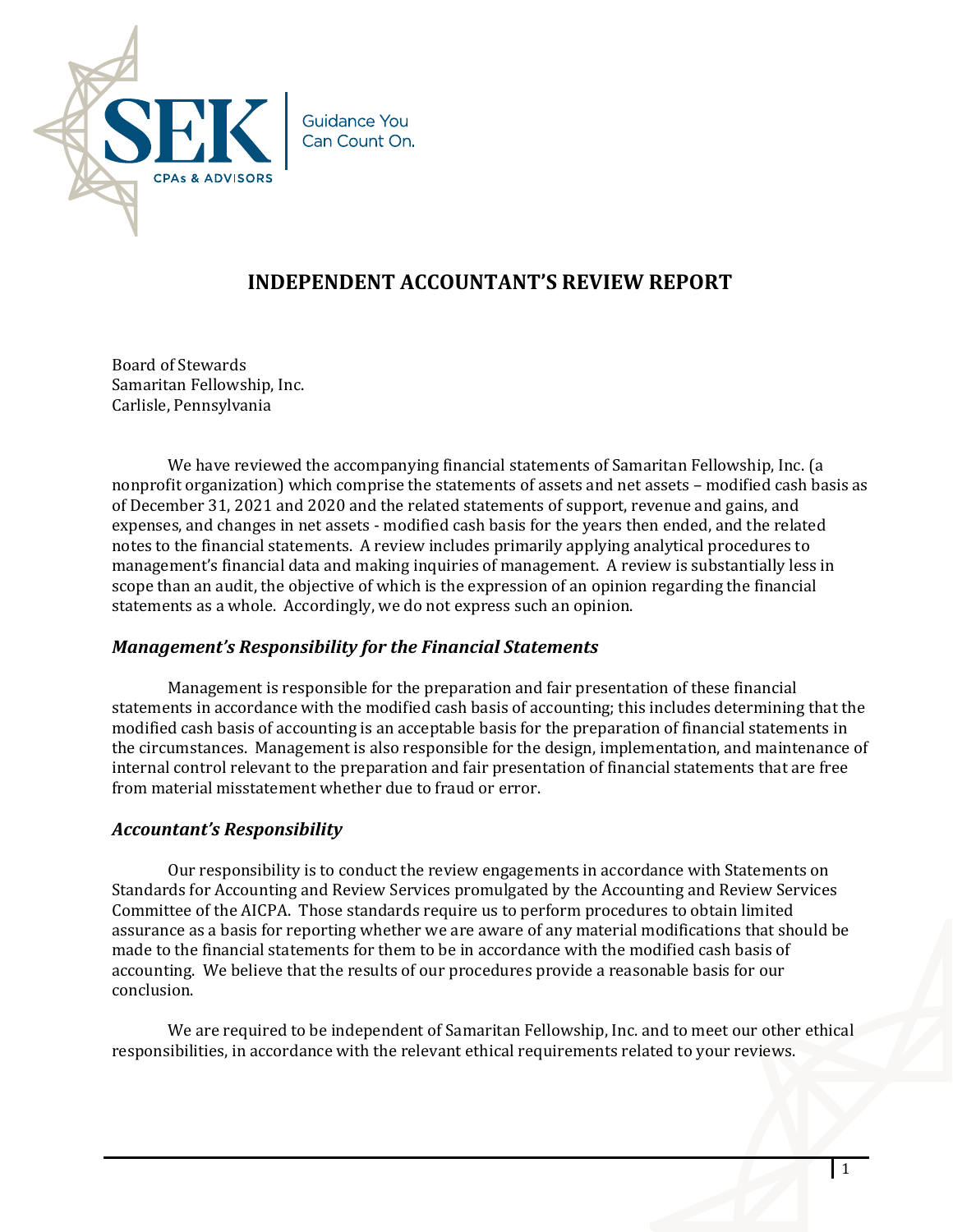# *Accountant's Conclusion*

Based on our reviews, we are not aware of any material modifications that should be made to the accompanying financial statements in order for them to be in accordance with the modified cash basis of accounting.

## *Basis of Accounting*

We draw attention to Note 1 of the financial statements, which describes the basis of accounting. The financial statements are prepared in accordance with the modified cash basis of accounting, which is a basis of accounting other than accounting principles generally accepted in the

United States of America. Our conclusion is not modified with respect to this matter.<br>Smith Elliott Kearn & Company, LLC.

Carlisle, Pennsylvania March 19, 2022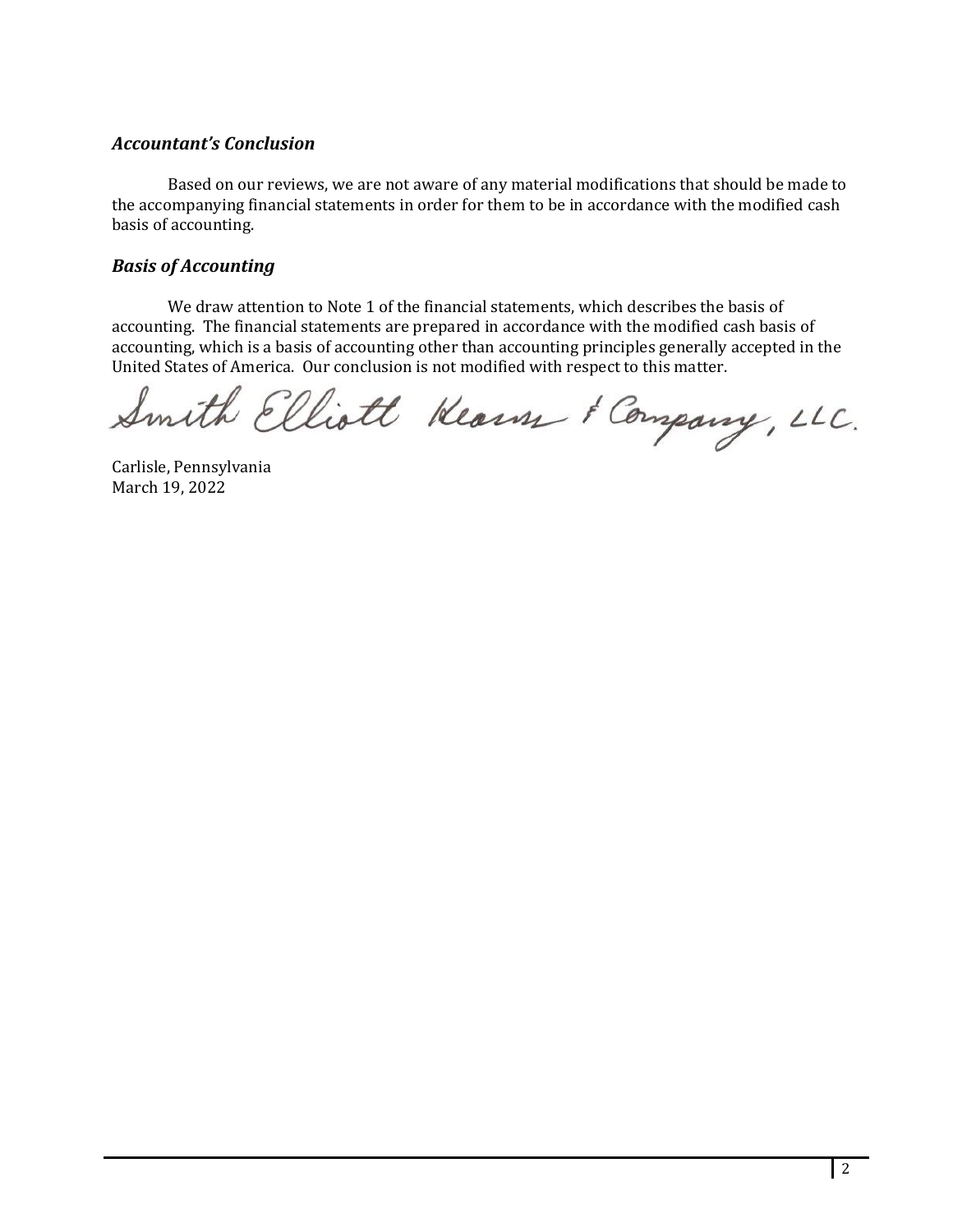### **SAMARITAN FELLOWSHIP, INC. Statements of Assets and Net Assets – Modified Cash Basis December 31, 2021 and 2020**

|                                                    | 2021            | 2020 |           |  |
|----------------------------------------------------|-----------------|------|-----------|--|
| <b>ASSETS</b>                                      |                 |      |           |  |
| <b>Current Assets</b>                              |                 |      |           |  |
| Cash                                               | \$<br>70,493    | \$   | 68,065    |  |
| Investments                                        | 1,045,909       |      | 942,276   |  |
| <b>TOTAL ASSETS</b>                                | 1,116,402       | S    | 1,010,341 |  |
| <b>NET ASSETS</b>                                  |                 |      |           |  |
| <b>Without Donor Restrictions</b>                  |                 |      |           |  |
| Undesignated                                       | \$<br>45,540    | \$   | 40,389    |  |
| Board designated - "Today and Tomorrow Fund"       | 794,670         |      | 716,838   |  |
| <b>Total Net Assets Without Donor Restrictions</b> | 840,210         |      | 757,227   |  |
| <b>With Donor Restrictions</b>                     | 276,192         |      | 253,114   |  |
| <b>TOTAL NET ASSETS</b>                            | \$<br>1,116,402 | \$   | 1,010,341 |  |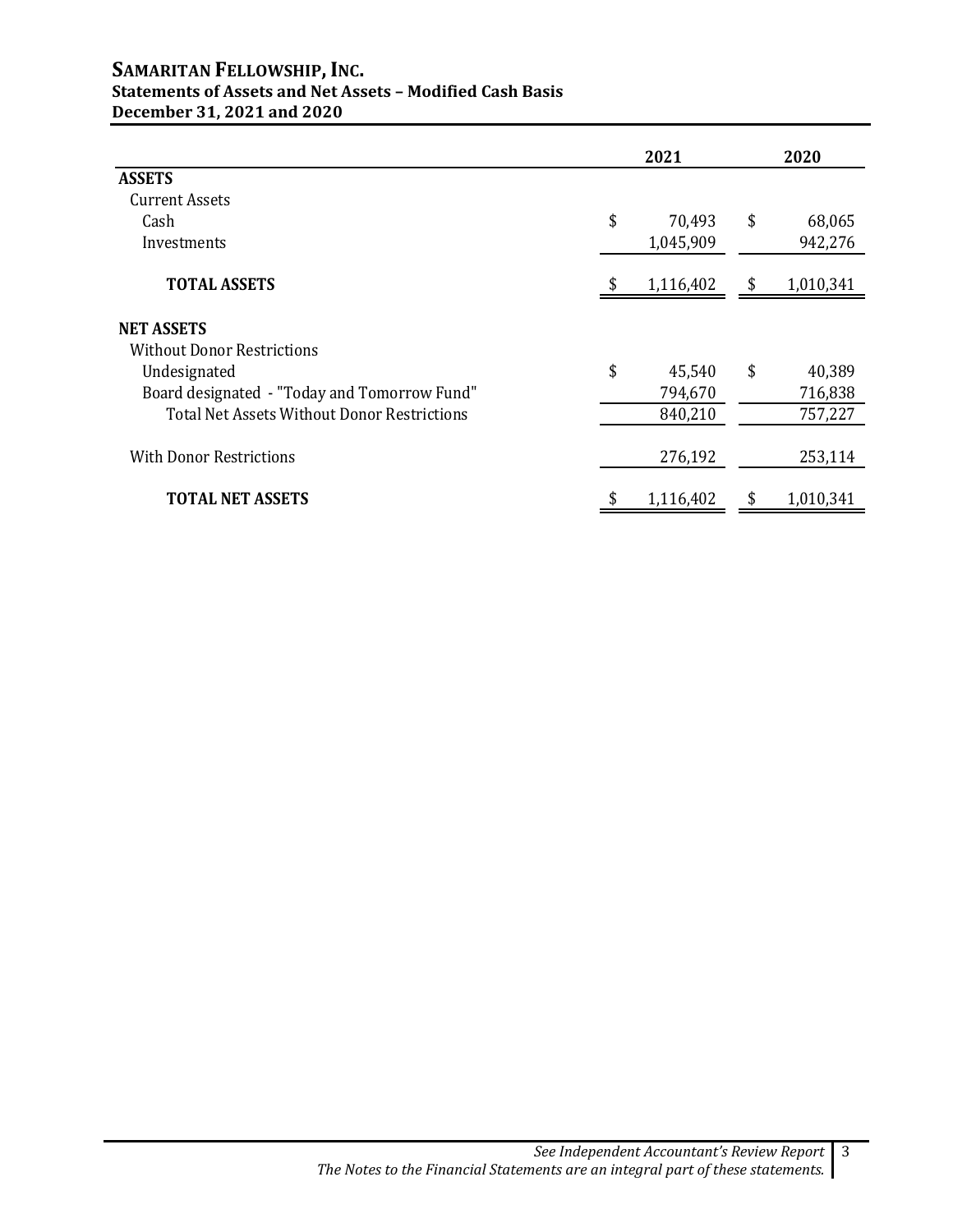# **SAMARITAN FELLOWSHIP, INC.**

# **Statement of Support, Revenue and Gains, and Expenses,**

 **and Changes in Net Assets – Modified Cash Basis**

**Year Ended December 31, 2021**

|                                      | <b>Without Donor</b><br><b>Restrictions</b> |         | <b>With Donor</b><br><b>Restrictions</b> | <b>Total</b>    |
|--------------------------------------|---------------------------------------------|---------|------------------------------------------|-----------------|
| <b>SUPPORT, REVENUE AND GAINS</b>    |                                             |         |                                          |                 |
| Contributions                        | \$                                          | 169,336 | \$                                       | \$<br>169,336   |
| Client participation                 |                                             | 1,600   |                                          | 1,600           |
| Unrealized gain on investments       |                                             | 63,353  | 23,848                                   | 87,201          |
| Interest, dividend, and capital gain |                                             |         |                                          |                 |
| income distribution                  |                                             | 36,474  | 11,412                                   | 47,886          |
|                                      |                                             | 270,763 | 35,260                                   | 306,023         |
| Assets released from restrictions    |                                             | 12,182  | (12, 182)                                |                 |
| Total Support, Revenue and Gains     |                                             | 282,945 | 23,078                                   | 306,023         |
| <b>EXPENSES</b>                      |                                             |         |                                          |                 |
| <b>Program Services</b>              |                                             |         |                                          |                 |
| <b>Bequest distribution</b>          |                                             | 1,000   |                                          | 1,000           |
| Client counseling                    |                                             | 350     |                                          | 350             |
| Client clothing                      |                                             | 35      |                                          | 35              |
| Client food                          |                                             | 1,394   |                                          | 1,394           |
| Client insurance                     |                                             | 4,922   |                                          | 4,922           |
| Client medical                       |                                             | 551     |                                          | 551             |
| Client professional and legal fees   |                                             | 257     |                                          | 257             |
| Client rents/mortgages               |                                             | 127,962 |                                          | 127,962         |
| Client supplies                      |                                             | 1,835   |                                          | 1,835           |
| Client utilities                     |                                             | 25,756  |                                          | 25,756          |
| Client vehicle                       |                                             | 27,563  |                                          | 27,563          |
| Client transportation expense        |                                             | 254     |                                          | 254             |
| Miscellaneous                        |                                             | 385     |                                          | 385             |
| <b>Total Program Services</b>        |                                             | 192,264 |                                          | 192,264         |
| <b>Support Services</b>              |                                             |         |                                          |                 |
| Accounting                           |                                             | 3,765   |                                          | 3,765           |
| Insurance                            |                                             | 750     |                                          | 750             |
| Office expense                       |                                             | 2,943   |                                          | 2,943           |
| Telephone                            |                                             | 240     |                                          | 240             |
| <b>Total Support Services</b>        |                                             | 7,698   |                                          | 7,698           |
| <b>Total Expenses</b>                |                                             | 199,962 |                                          | 199,962         |
| Changes in net assets                |                                             | 82,983  | 23,078                                   | 106,061         |
| NET ASSETS, BEGINNING OF YEAR        |                                             | 757,227 | 253,114                                  | 1,010,341       |
| NET ASSETS, END OF YEAR              | \$                                          | 840,210 | \$<br>276,192                            | \$<br>1,116,402 |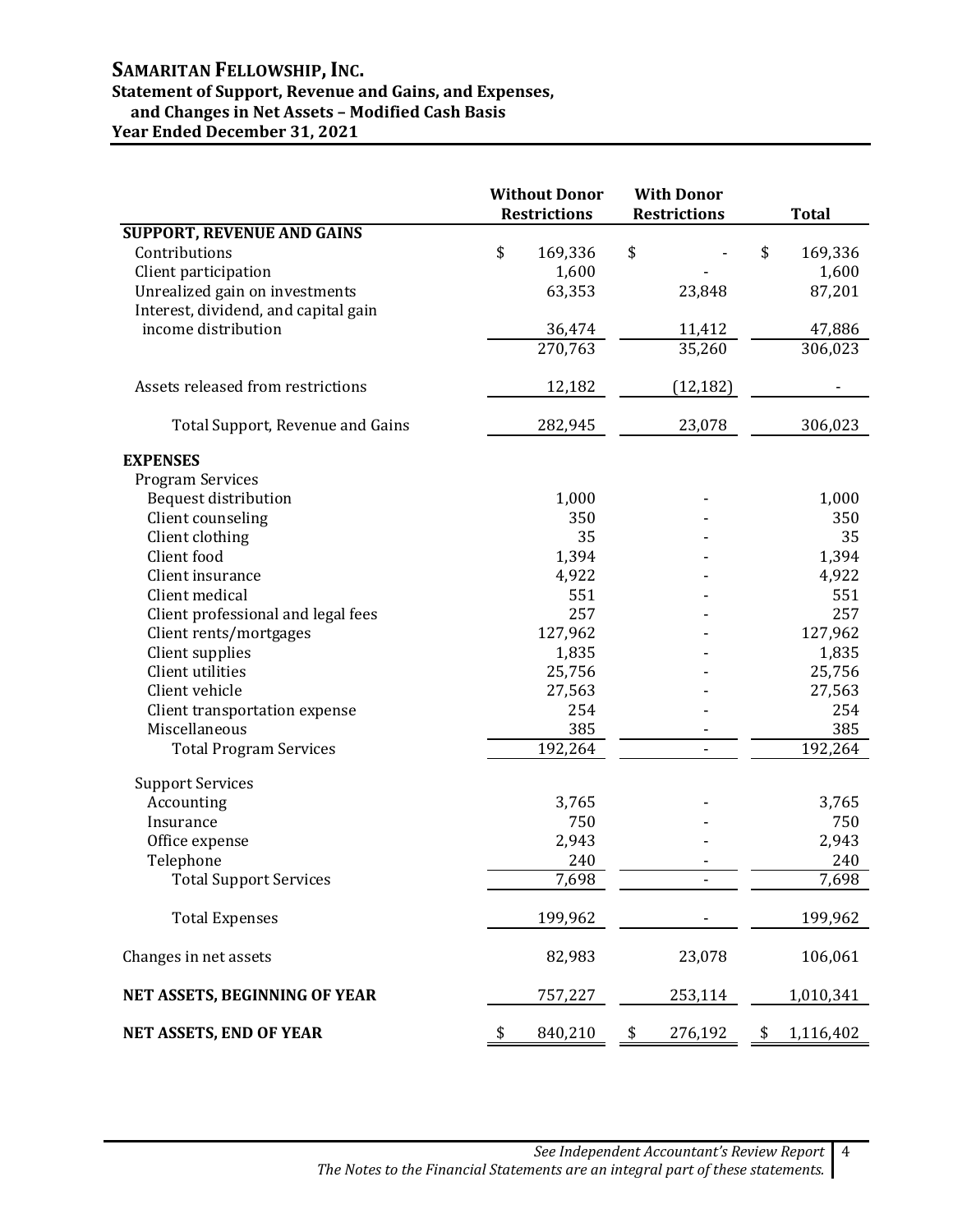# **SAMARITAN FELLOWSHIP, INC.**

# **Statement of Support, Revenue and Gains, and Expenses,**

 **and Changes in Net Assets – Modified Cash Basis**

**Year Ended December 31, 2020**

|                                       |    | <b>Without Donor</b><br><b>Restrictions</b> | <b>With Donor</b><br><b>Restrictions</b> |           | <b>Total</b>    |  |
|---------------------------------------|----|---------------------------------------------|------------------------------------------|-----------|-----------------|--|
| <b>SUPPORT, REVENUE AND GAINS</b>     |    |                                             |                                          |           |                 |  |
| Contributions                         | \$ | 202,349                                     | \$                                       | 89,000    | \$<br>291,349   |  |
| Client participation                  |    | 730                                         |                                          |           | 730             |  |
| Unrealized gain (loss) on investments |    | 48,681                                      |                                          | 14,934    | 63,615          |  |
| Interest, dividend and capital gain   |    |                                             |                                          |           |                 |  |
| income distribution                   |    | 21,633                                      |                                          | 5,573     | 27,206          |  |
|                                       |    | 273,393                                     |                                          | 109,507   | 382,900         |  |
| Assets released from restrictions     |    | 84,057                                      |                                          | (84, 057) |                 |  |
| Total Support, Revenue and Gains      |    | 357,450                                     |                                          | 25,450    | 382,900         |  |
| <b>EXPENSES</b>                       |    |                                             |                                          |           |                 |  |
| <b>Program Services</b>               |    |                                             |                                          |           |                 |  |
| Bequest distribution                  |    | 1,000                                       |                                          |           | 1,000           |  |
| Client child care                     |    | 737                                         |                                          |           | 737             |  |
| Client clothing                       |    | 60                                          |                                          |           | 60              |  |
| Client food                           |    | 397                                         |                                          |           | 397             |  |
| Client furniture                      |    | 429                                         |                                          |           | 429             |  |
| Client insurance                      |    | 2,615                                       |                                          |           | 2,615           |  |
| Client medical                        |    | 149                                         |                                          |           | 149             |  |
| Client professional and legal fees    |    | 291                                         |                                          |           | 291             |  |
| Client rents/mortgages                |    | 213,856                                     |                                          |           | 213,856         |  |
| Client supplies                       |    | 1,453                                       |                                          |           | 1,453           |  |
| Client utilities                      |    | 16,525                                      |                                          |           | 16,525          |  |
| Client vehicle                        |    | 17,487                                      |                                          |           | 17,487          |  |
| Miscellaneous                         |    | 1,572                                       |                                          |           | 1,572           |  |
| <b>Total Program Services</b>         |    | 256,571                                     |                                          |           | 256,571         |  |
| <b>Support Services</b>               |    |                                             |                                          |           |                 |  |
| Accounting                            |    | 3,630                                       |                                          |           | 3,630           |  |
| Insurance                             |    | 600                                         |                                          |           | 600             |  |
| Office expense                        |    | 2,019                                       |                                          |           | 2,019           |  |
| Telephone                             |    | 1,249                                       |                                          |           | 1,249           |  |
| <b>Total Support Services</b>         |    | 7,498                                       |                                          |           | 7,498           |  |
| <b>Total Expenses</b>                 |    | 264,069                                     |                                          |           | 264,069         |  |
| Changes in net assets                 |    | 93,381                                      |                                          | 25,450    | 118,831         |  |
| NET ASSETS, BEGINNING OF YEAR         |    | 663,846                                     |                                          | 227,664   | 891,510         |  |
| <b>NET ASSETS, END OF YEAR</b>        | S  | 757,227                                     | \$                                       | 253,114   | \$<br>1,010,341 |  |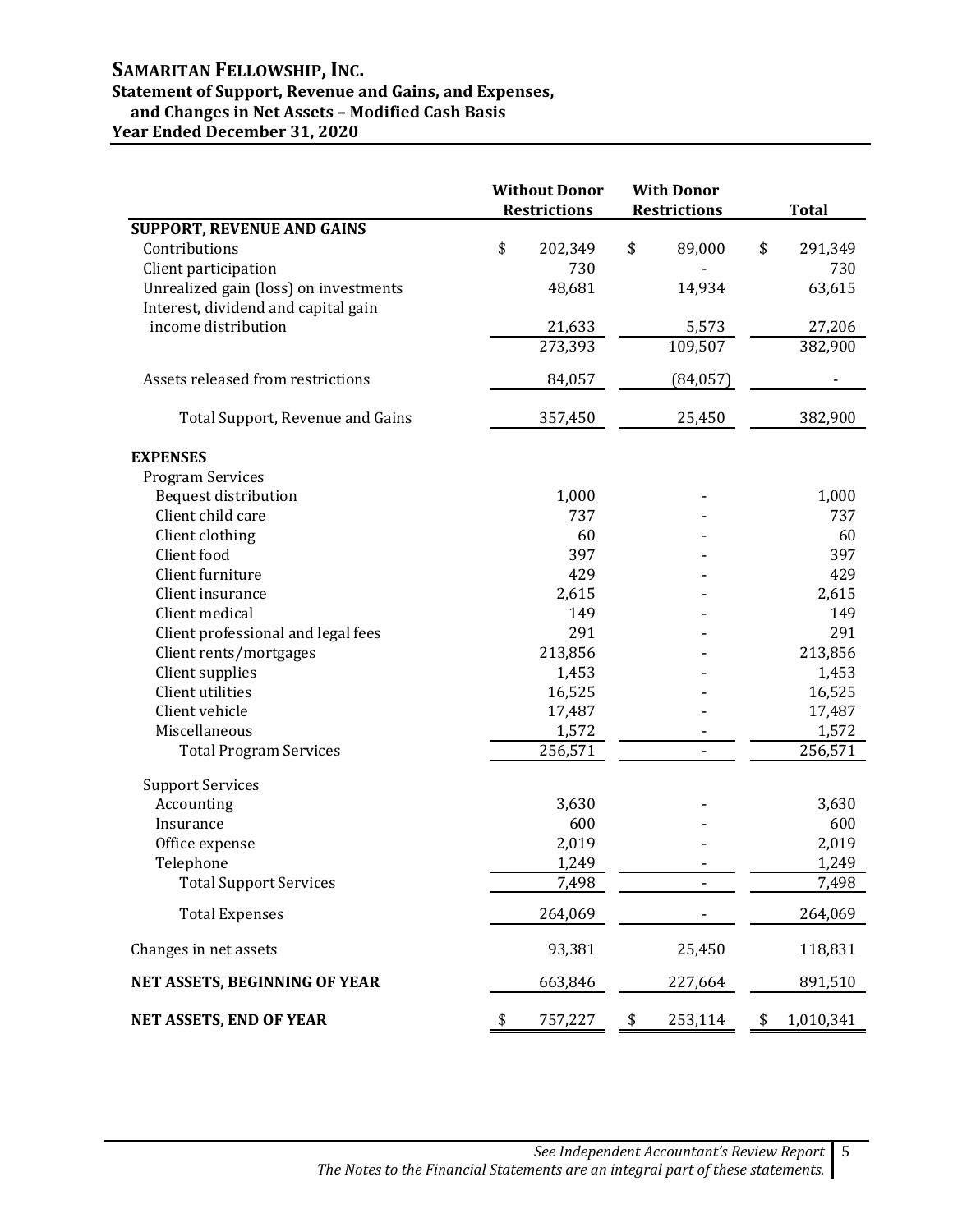## **NOTE 1 SIGNIFICANT ACCOUNTING POLICIES**

# *Nature of Activities*

The Samaritan Fellowship, Inc. is organized as a nonprofit corporation under the laws of the Commonwealth of Pennsylvania. The Organization provides financial assistance to individuals of the Carlisle, Pennsylvania area who have exhausted all other means of assistance. Financial assistance provided to individuals includes expenses such as housing, utilities, food, clothing, medical, travel, and similar personal expenses.

# *Basis of Accounting*

As in the case of many organizations of this type, the accounts are maintained, and the financial statements are presented, on a modified cash basis, reflecting only cash received and disbursed, with a modification for investments, which are reported at fair value. Therefore, receivables, payables, and accrued income and expense, which may be material in amount, are not reflected. In addition, equipment purchases are expensed rather than capitalized. Consequently, these statements are not intended to present the overall financial position or results of operations in conformity with accounting principles generally accepted in the United States of America.

# *Revenue Recognition*

 Unconditional promises to give cash and other assets to the Organization are reported at fair value at the date the gift is received. Conditional promises to give and indications of intentions to give are reported at fair value at the date the gift is received. The gifts are reported as net assets with donor restrictions if they are received with donor stipulations that limit the use of the donated assets. When a donor restriction expires, that is, when a stipulated time restriction ends or purpose restriction is accomplished, net assets with donor restrictions are reclassified as net assets without restrictions and reported in the statement of support, revenue and expenses, and changes in net assets as net assets released from restrictions.

 Gifts of long-lived assets such as land, buildings, or equipment, are reported without donor restriction support unless explicit donor stipulations specify how the donated assets must be used. Gifts of long-lived assets with explicit restrictions that specify how the assets are to be used and gifts of cash or other assets that must be used to acquire long-lived assets are reported as with donor restriction. Absent explicit donor stipulations about how long those long-lived assets must be maintained, expirations of donor restrictions are reported when the donated or acquired long-lived assets are placed in service.

 Investment income or loss (including realized and unrealized gains and losses on investments, interest, and dividends) is included in the change in net assets.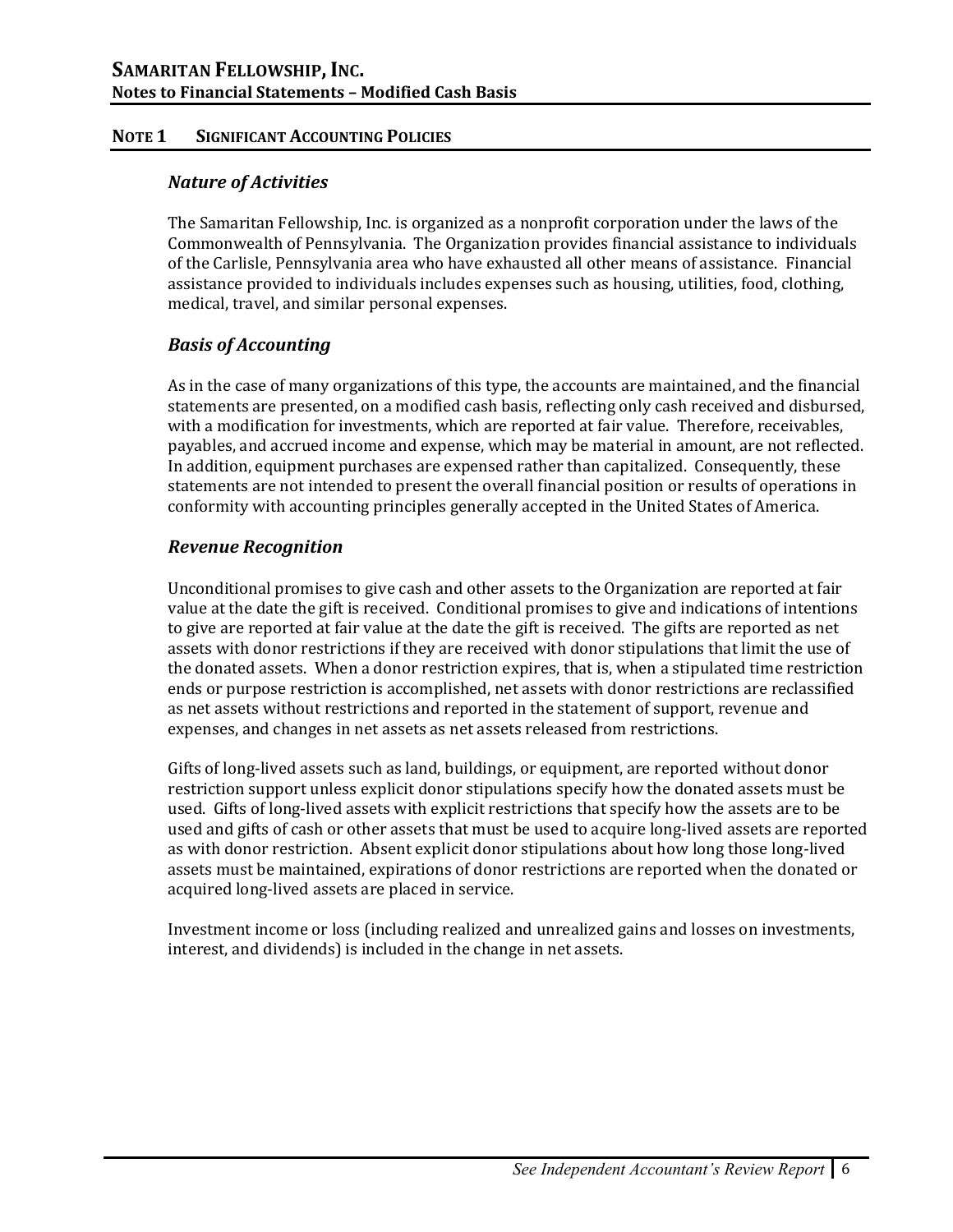## **NOTE 1 SIGNIFICANT ACCOUNTING POLICIES (CONTINUED)**

#### *Net Assets*

The Organization is required to report information regarding its financial position and activities according to two classes of net assets: without donor restrictions and with donor restrictions. A description of the two net asset categories follows:

**Without Donor Restrictions:** Net assets that are not subject to donor-imposed restrictions. Without Donor Restriction net assets may be designated for specific purposes by action of the Board of Directors.

**With Donor Restrictions:** Net assets whose use by the Organization is subject to donor-imposed restrictions that can be fulfilled by actions of the Organization pursuant to those restrictions or that expire by the passage of time and net assets subject to donor-imposed restrictions that are to be maintained permanently by the Organization.

#### *Investments*

 Investments in equity securities with readily determinable fair values and all investments in debt securities are measured at fair value on the statements of assets and net assets.

## *Functional Expense Classification*

Expenses have been classified by function by management based upon prior experience and current services.

## *Income Tax Status*

Samaritan Fellowship, Inc. is a Pennsylvania nonprofit corporation and is exempt from federal income tax under Section 501(c)(3) of the Internal Revenue Code. Samaritan Fellowship, Inc. is considered a public charity.

### *Uncertain Tax Positions*

The Organization follows generally accepted accounting principles, which provides guidance on accounting for uncertainty in income taxes recognized in an organization's financial statements. The Organization's policy is to charge penalties and interest to income tax expense as incurred. The Organization's IRS Form 990 is subject to examination by the Internal Revenue Service, generally for a period of three years after the returns are filed.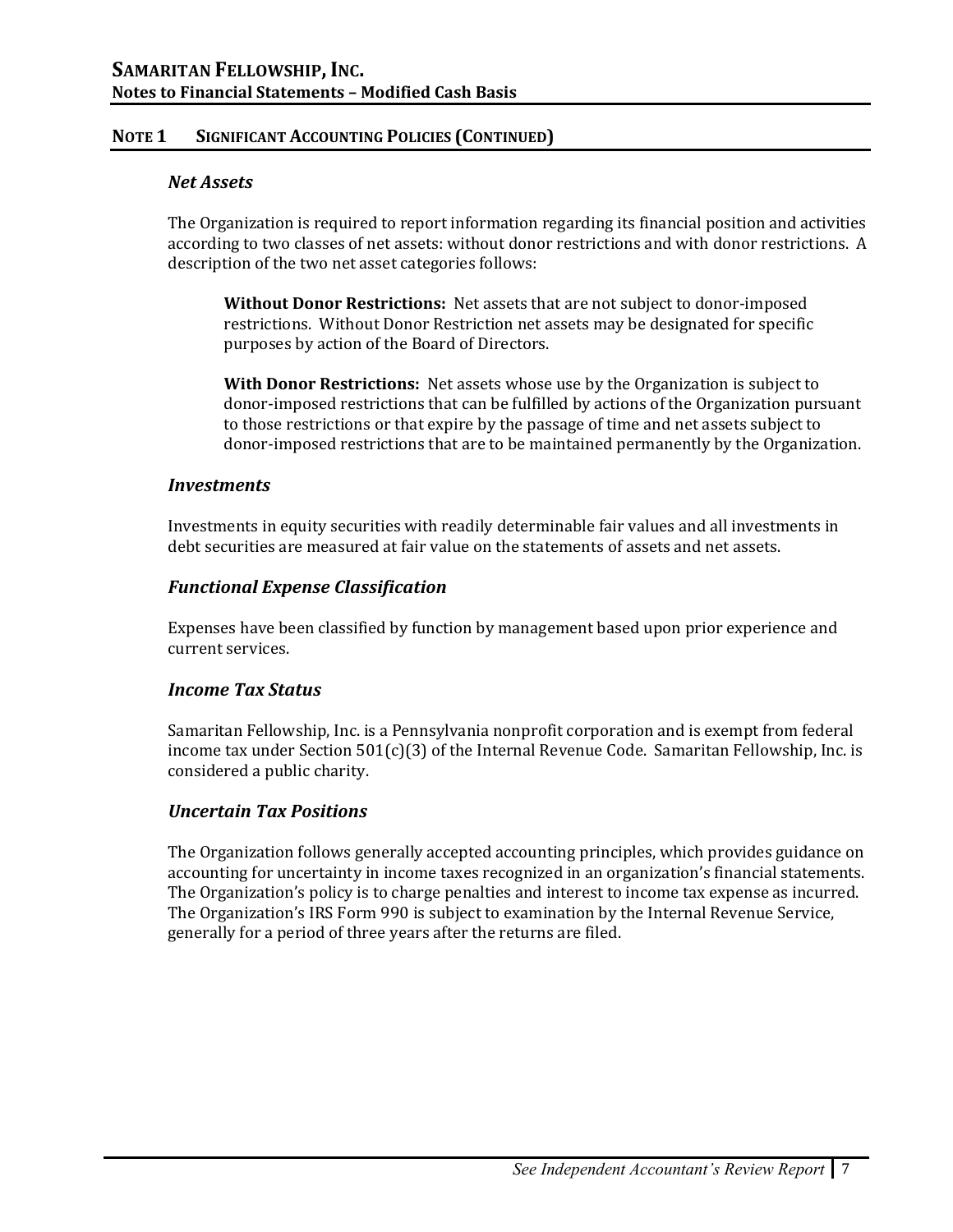## **NOTE 1 SIGNIFICANT ACCOUNTING POLICIES (CONTINUED)**

#### *Estimates*

Management uses estimates and assumptions in preparing financial statements. These estimates and assumptions affect the reported amounts of assets and liabilities, the disclosure of contingent assets and liabilities, and the reported revenues and expenses. Actual results could differ from those estimates.

#### **NOTE 2 INVESTMENTS**

Details of the investments held as of December 31, 2021 and 2020 are as follows:

|                                           |               | 2021            |                       |
|-------------------------------------------|---------------|-----------------|-----------------------|
|                                           |               | Fair            | <b>Unrealized</b>     |
|                                           | Cost          | <b>Value</b>    | <b>Gains (Losses)</b> |
| Western Asset Money Market Fund Cl A      | 95,512        | 95,512          | \$                    |
| American Balanced Fund Cl A               | 246,635       | 373,739         | 127,104               |
| American Inv Co of America Fund Cl A      | 107,882       | 172,789         | 64,907                |
| American Inv Co of America Fund Cl C      | 17,121        | 23,066          | 5,945                 |
| Victory Low Duration Bond Fund Cl C       | 133,779       | 133,626         | (153)                 |
| Clearbridge Appreciation Fund Cl A        | 46,518        | 89,888          | 43,370                |
| Clearbridge Value Trust Fund Cl A         | 24,991        | 37,655          | 12,664                |
| American New Perspective Fund Cl A        | 58,330        | 103,040         | 44,710                |
| Virtus Duff & Phelps RL                   | 14,405        | 16,590          | 2,185                 |
|                                           | \$<br>745,173 | \$<br>1,045,905 | \$<br>300,732         |
|                                           |               | 2020            |                       |
|                                           |               | Fair            | <b>Unrealized</b>     |
|                                           | Cost          | <b>Value</b>    | <b>Gains (Losses)</b> |
| Western Asset Money Market Fund Cl A      | \$<br>125,089 | \$<br>125,089   | \$                    |
| American Balanced Fund Cl A               | 177,632       | 229,097         | 51,465                |
| American Balanced Fund Cl 1               | 53.457        | 93.747          | 40,290                |
| American Inv Co of America A              | 96,530        | 138,209         | 41,679                |
| Investment Company of America Fund Cl C   | 15,741        | 18,590          | 2,849                 |
| Victory Low Duration Bond Fund Cl C       | 96,723        | 96,814          | 91                    |
| Clearbridge Appreciation Fund Cl A        | 41,019        | 72,739          | 31,720                |
| Clearbridge Value Trust A                 | 19,160        | 29,403          | 10,243                |
| American New Perspective Fund Cl A        | 51,598        | 87,518          | 35,920                |
| Virtus Duff & Phelps RL                   | 14,280        | 13,732          | (548)                 |
| Virtus Alternatives Diversifier Fund Cl A | 37,519        | 37,338          | (181)                 |
|                                           | \$<br>728,748 | \$<br>942,276   | \$<br>213,528         |
|                                           |               |                 |                       |

The Organization's investments are exposed to various risks, such as interest rate, market currency, and credit risks. Due to the level of risk associated with certain investments and the level of uncertainty related to changes in the value of investments, it is at least reasonably possible that changes in risks in the near term would materially affect investment assets reported in the financial statements.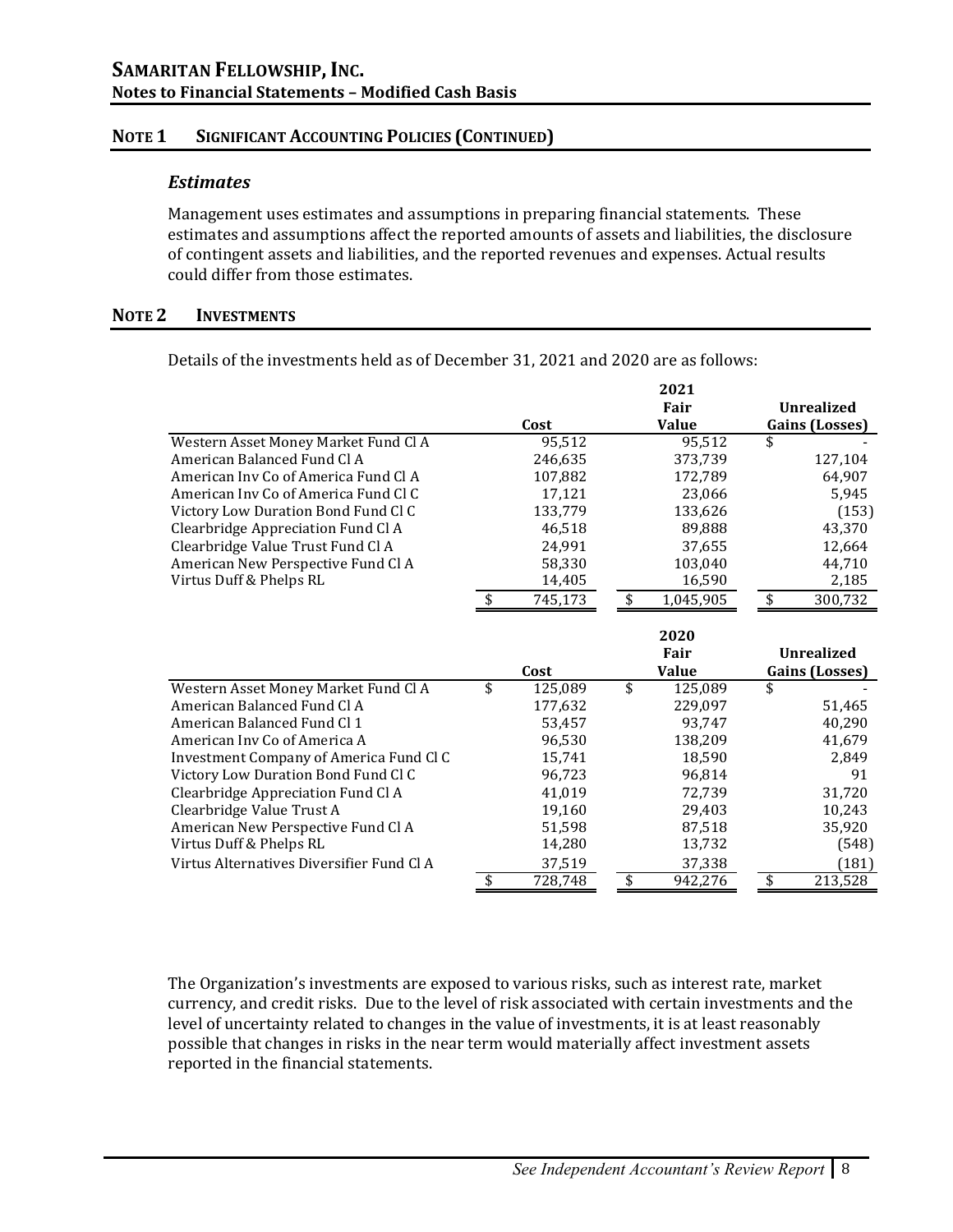#### **NOTE 3 SECURITY AGREEMENTS**

In assisting individuals with housing expenses, the Organization enters into security agreements with landlords, guaranteeing rental security deposits in the event that a client becomes obligated to pay for damages/repairs relating to their housing. When the Organization is required to pay a security deposit, the amount is recorded as an expense in the year paid. Management estimates that security agreements, approximating \$ 33,187 and \$ 38,116 have been executed and are outstanding as of December 31, 2021 and 2020, respectively.

#### **NOTE 4 NET ASSETS WITH DONOR RESTRICTIONS**

Net assets with donor restrictions consist of (1) a \$25,000 contribution restricted in perpetuity to provide income for an annual Christmas dinner for underprivileged people in the Carlisle area and (2) the G. B. Stuart Fund, representing \$ 251,192 and \$ 225,393 at December 31, 2021 and 2020, respectively. Each quarter, 1% of the value of the G. B. Stuart fund may be used for general operations. At December 31, 2020, \$ 2,721 of a \$ 9,000 grant from the Partnership For Better Health was available and restricted for shelter support. Net assets were released from restrictions as follows during the years ended December 31:

|                                          | 2021 |       | 2020   |
|------------------------------------------|------|-------|--------|
| Distributions:                           |      |       |        |
| Beneficial interest in charitable trusts |      | 9.368 | 7.778  |
| Grant funds to avoid eviction            |      |       | 50,000 |
| Grant funds for shelter and rent         |      | 2.721 | 26,279 |
|                                          |      |       |        |

### **NOTE 5 ENDOWMENT FUNDS**

The Organization's endowment consists of funds set aside by the Board of Stewards known as the "Today and Tomorrow Fund" and the permanently restricted Christmas dinner and "G. B. Stuart Fund". These endowments are to be used for the Organization's operating purpose.

The Organization established a funding policy that follows Pennsylvania Act 141 in regards to the endowment funds. Act 141 allows nonprofits to elect a spending fund withdrawal rate based on a total return policy of 2-7% of the average fair value of the endowment assets over the period of three or more years or the actual investment income of the fund. The Organization has elected to utilize a 1% withdrawal rate per quarter based on the ending quarterly market value for the funds for the years ended December 31, 2021 and 2020. In the absence of spending or appropriation of endowment funds, investment income, including all gains and losses, is added to the endowments principal balance in order to provide for the continued use of these funds.

The Board employs a strategy to diversify risks and achieve growth and income by utilizing various mutual funds. The Board believes this strategy allows them to achieve the greatest return while minimizing downside risk. The investments in the endowments are invested in money market funds, mutual funds, and certificates of deposit as described in Note 7. The Organization currently has no underwater endowment funds.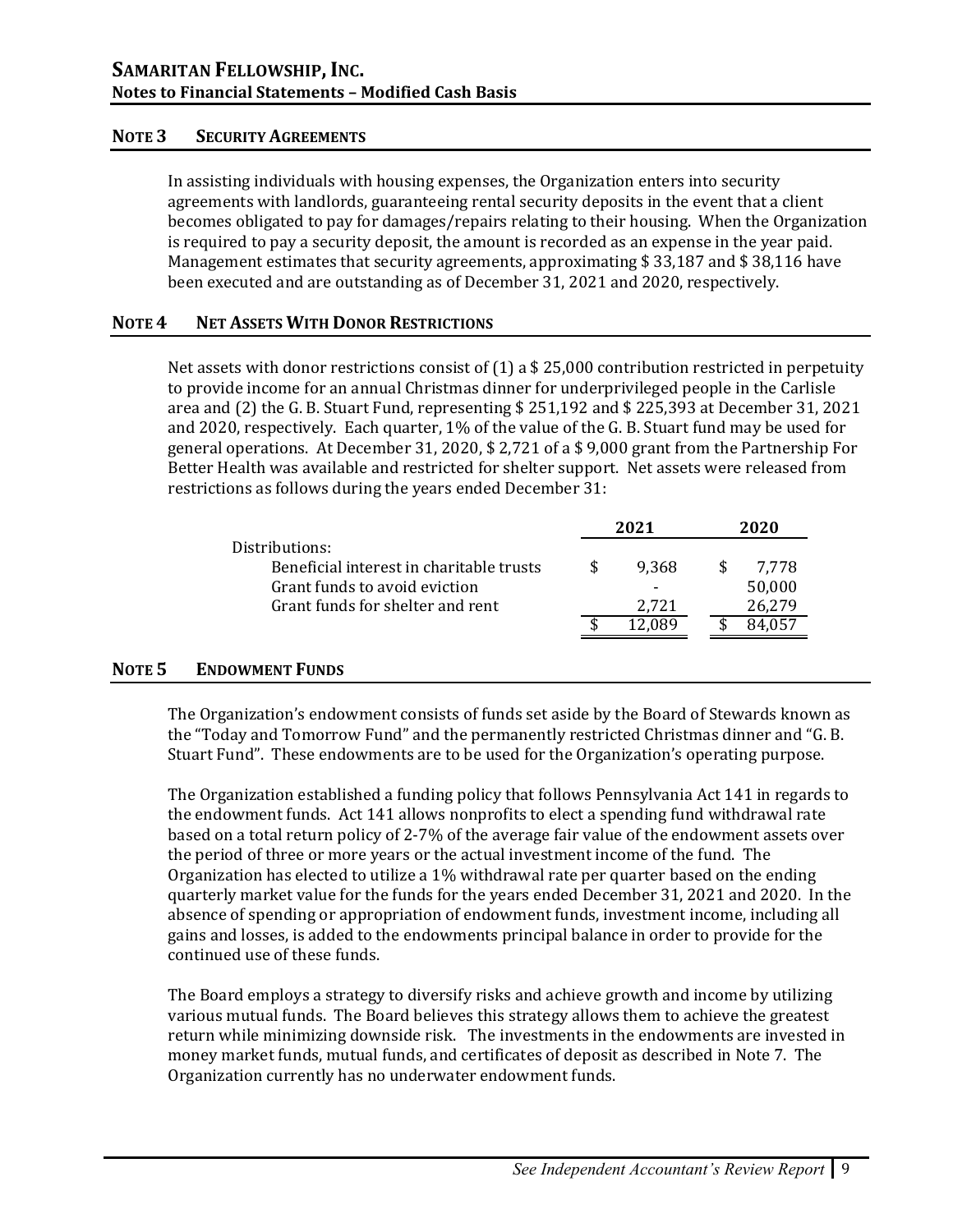## **NOTE 5 ENDOWMENT FUNDS (CONTINUED)**

The changes in "Today and Tomorrow Fund" Board designated endowment net assets for the years ended December 31, were as follows:

|                                           | 2021          |   | 2020      |
|-------------------------------------------|---------------|---|-----------|
| Endowment net assets - beginning          | \$<br>716,838 | S | 632,499   |
| Investment income                         | 36,436        |   | 20,740    |
| Net appreciation/(depreciation) of assets | 63,353        |   | 48,681    |
| Amounts appropriated for expenditures     | (31, 957)     |   | (30, 082) |
| Transfers from other accounts             | 10,000        |   | 45,000    |
|                                           |               |   |           |
| Endowment net assets - ending             | \$<br>794,670 |   | 716,838   |

The changes in Donor Restricted endowment net assets for the years ended December 31 were as follows:

|                                           | 2021          | 2020          |
|-------------------------------------------|---------------|---------------|
| Endowment net assets - beginning          | \$<br>250,393 | \$<br>227,664 |
| Contribution                              |               | 10,000        |
| Investment income                         | 11,412        | 5,573         |
| Net appreciation/(depreciation) of assets | 23,848        | 14,934        |
| Amounts appropriated for expenditures     | (9, 461)      | (7, 778)      |
| Endowment net assets - ending             | \$<br>276,192 | 250,393       |
|                                           |               |               |

### **NOTE 6 FAIR VALUE MEASUREMENTS**

The framework for measuring fair value provides a fair value hierarchy that prioritizes the inputs to valuation techniques used to measure fair value. The hierarchy gives the highest priority to unadjusted quoted prices in active markets for identical assets or liabilities (level 1) and the lowest priority to unobservable inputs (level 3). Valuation techniques maximize the use of relevant observable inputs and minimize the use of unobservable inputs. The three levels of the fair value hierarchy under Table 820 are described as follows:

- **Level 1:** Inputs to the valuation methodology are quoted prices (unadjusted) in active markets for identical assets or liabilities that the organization can access at the measurement date.
- **Level 2:** Inputs other than quoted prices included within Level 1 that are observable for the asset or liability, either directly or indirectly, such as:
	- Quoted prices for similar assets or liabilities in active markets;
	- Quoted prices for identical or similar assets or liabilities in inactive markets;
	- Inputs other than quoted prices that are observable for the asset or liability;
	- Inputs that are derived principally from or corroborated by observable market data by correlation or other means.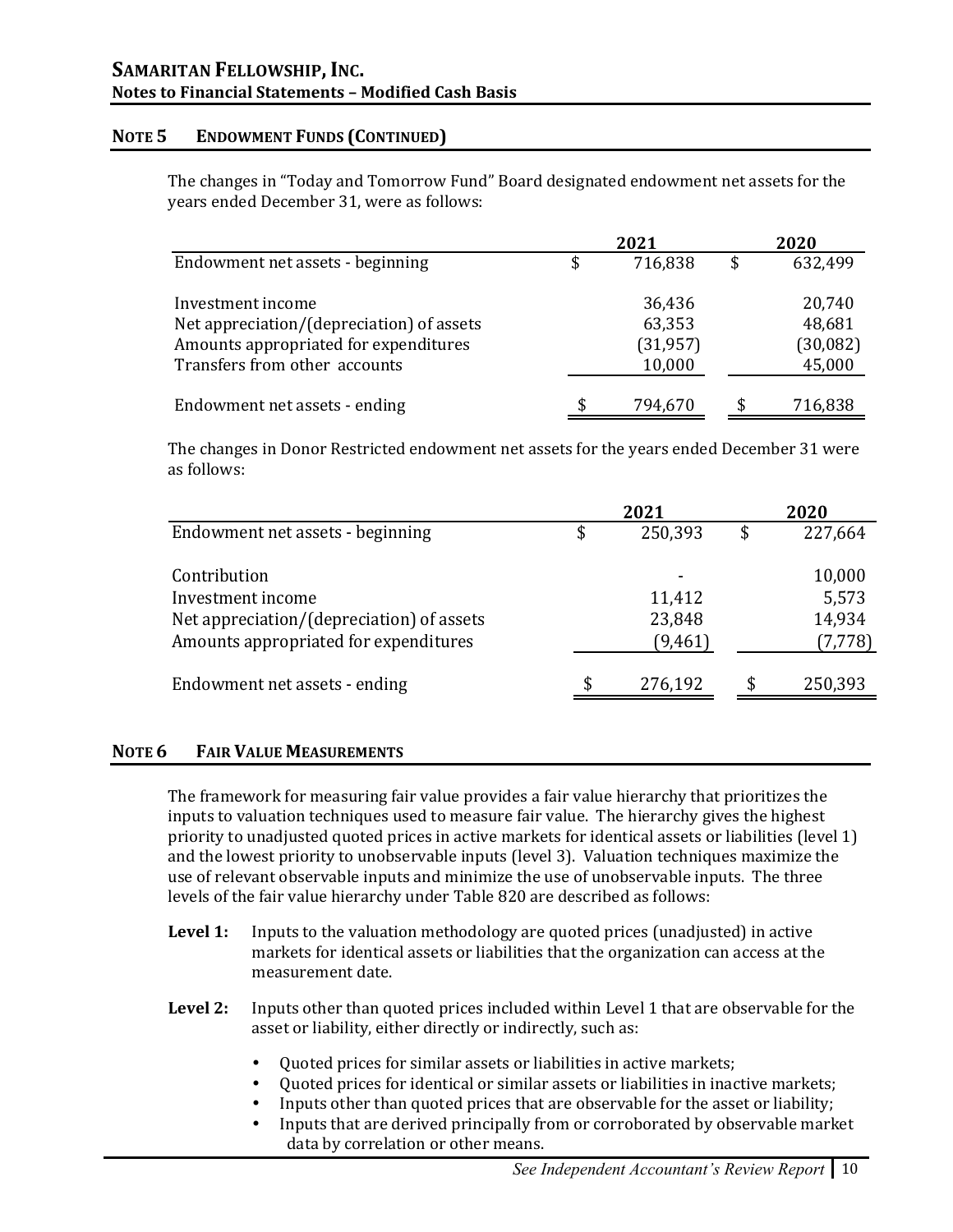#### **NOTE 6 FAIR VALUE MEASUREMENTS (CONTINUED)**

**Level 3:** Inputs that are unobservable inputs for the asset or liability.

The following valuation techniques were used to measure fair value of assets in the table below on a recurring basis:

*Money Market Funds* – The carrying amount approximates fair value because of the short-term nature of the underlying investments.

*Mutual Funds* – Fair values are based on the end of day net asset value of the underlying assets.

|                                           |              |  | 2021    |  |         |  |                         |
|-------------------------------------------|--------------|--|---------|--|---------|--|-------------------------|
|                                           |              |  |         |  |         |  | <b>Total Fair Value</b> |
|                                           | Level 1      |  | Level 2 |  | Level 3 |  | <b>Measurements</b>     |
| Money market funds                        | \$<br>95,512 |  |         |  |         |  | 95,512                  |
| Clearbridge Appreciation Fund             | 89,888       |  |         |  |         |  | 89,888                  |
| Clearbridge Value Trust A                 | 37,655       |  |         |  |         |  | 37,655                  |
| American Balanced Fund                    | 546,528      |  |         |  |         |  | 546,528                 |
| <b>Investment Company of America Fund</b> | 23,066       |  |         |  |         |  | 23,066                  |
| Victory Low Duration Bond Fund Cl C       | 133,626      |  |         |  |         |  | 133,626                 |
| American New Perspective Fund Cl A        | 103,040      |  |         |  |         |  | 103,040                 |
| Virtus Duff & Phelps RL                   | 16,590       |  |         |  |         |  | 16,590                  |
|                                           | \$1,045,905  |  |         |  |         |  | 1,045,905               |

|                                           |               |    | ZUZU    |         |   |                         |
|-------------------------------------------|---------------|----|---------|---------|---|-------------------------|
|                                           |               |    |         |         |   | <b>Total Fair Value</b> |
|                                           | Level 1       |    | Level 2 | Level 3 |   | <b>Measurements</b>     |
| Money market funds                        | \$<br>125,089 | \$ |         | \$      | S | 125,089                 |
| Clearbridge Appreciation Fund             | 72,739        |    |         |         |   | 72,739                  |
| Clearbridge Value Trust A                 | 29,403        |    |         |         |   | 29,403                  |
| American Balanced Fund                    | 461,053       |    |         |         |   | 461,053                 |
| <b>Investment Company of America Fund</b> | 18,590        |    |         |         |   | 18,590                  |
| Victory Low Duration Bond Fund Cl C       | 96.814        |    |         |         |   | 96,814                  |
| American New Perspective Fund Cl A        | 87,518        |    |         |         |   | 87,518                  |
| Virtus Duff & Phelps RL                   | 13,732        |    |         |         |   | 13,732                  |
| Virtus Alternatives Diversifier Fund Cl C | 37,338        |    |         |         |   | 37,338                  |
|                                           | 942,276       | S  |         |         |   | 942,276                 |

**2020**